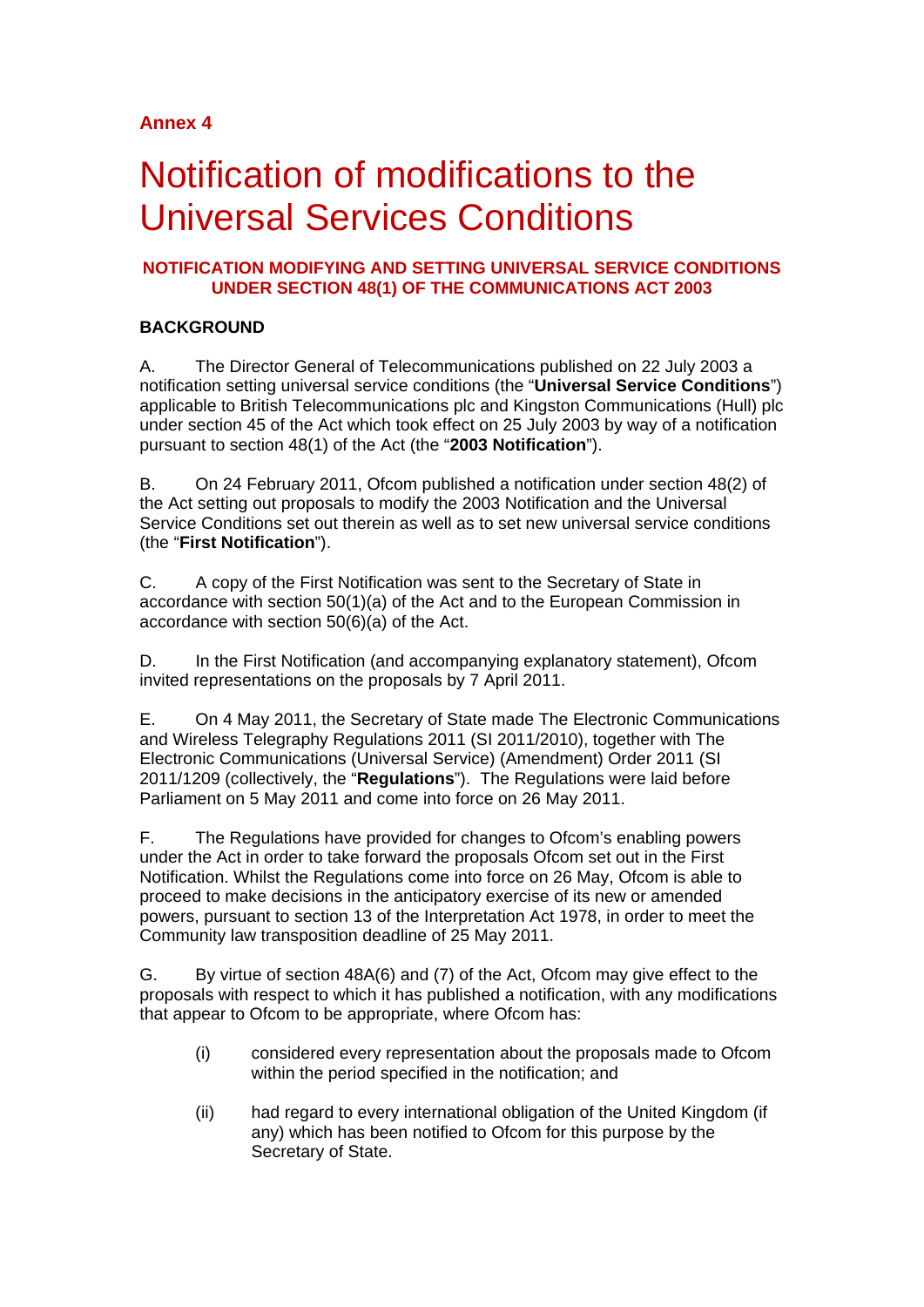H. Ofcom received responses to the First Notification and has considered every such representation made in respect of the proposals set out in the First Notification (and the accompanying explanatory statement); and the Secretary of State has not notified Ofcom of any obligation of the United Kingdom for this purpose.

## **DECISION**

- 1. In accordance with section 48(1) of the Act and pursuant to powers in the Act as amended by the Regulations in reliance on section 13 of the Interpretation Act 1978, Ofcom sets out the modifications made to the 2003 Notification (and the Universal Service Conditions set out therein), as well as sets out new universal service conditions, in the Schedule to this Notification.
- 2. The effect of, and Ofcom's reasons for making, the decision referred to in paragraph 1 above is set out at in the accompanying explanatory statement.
- 3. Ofcom is satisfied that the decision referred to in paragraph 1 above satisfy the test in section 47 of the Act. In making that decision, Ofcom has considered and acted in accordance with its general duties in section 3 of the Act and the six Community requirements in section 4 of the Act.
- 4. In this Notification:
	- (i) "**2003 Notification**" has the meaning ascribed in recital A above;
	- (j) "**Act**" means the Communications Act 2003;
	- (k) "**First Notification**" has the meaning ascribed in recital B above;
	- (l) "**Ofcom**" means the Office of Communications;
	- (m) "**Regulations**" have the meaning ascribed in recital E above;
	- (ii) "**Universal Service Conditions**" have the meaning ascribed in recital A above.
- 5. Except insofar as the context otherwise requires, words or expressions shall have the meaning assigned to them in this Notification and otherwise any word or expression shall have the same meaning as it has in the Act.
- 6. For the purpose of interpreting this Notification:
	- (i) headings and titles shall be disregarded; and
	- (ii) the Interpretation Act 1978 shall apply as if this Notification were an Act of Parliament.
- 7. The Schedule to this Notification shall form part of this Notification.

Signed by Marina Gibbs

M. Gibbs

Competition Policy Director

A person authorised by Ofcom under paragraph 18 of the Schedule to the Office of Communications Act 2002

## **23 May 2011**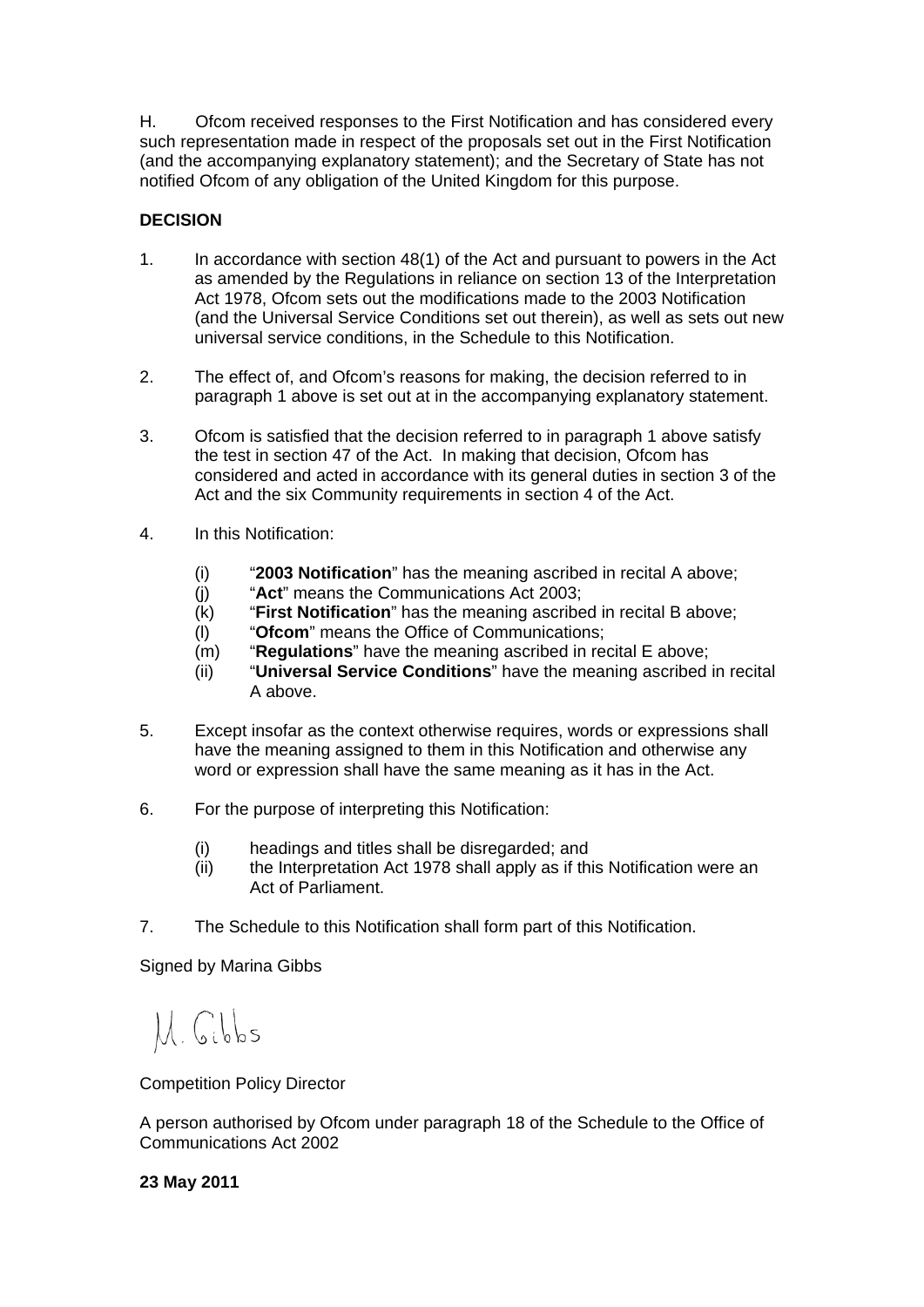#### **SCHEDULE**

#### *Part 1 of the Schedule to the 2003 Notification—Definitions*

- 1 In Part 1 of the Schedule to the 2003 Notification, the following definitions are deleted:
	- a) Apparatus;
	- b) Content Service;
	- c) Director;<br>d) Electroni
	- Electronic Communications Network;
	- e) Electronic Communications Service;
	- f) End-User;
	- g) National Telephone Numbering Plan;
	- h) Public Electronic Communications Network;
	- i) Public Electronic Communications Service; and
	- j) Public Telephone Network
- 2 In Part 1 of the Schedule to the 2003 Notification, the following definition is inserted:

*"Public Communications Network" means an Electronic Communications Network used wholly or mainly for the provision of Public Electronic Communications Services which support the transfer of information between Network Termination Points.*

3 In Part 1 of the Schedule to the 2003 Notification, the following definition is inserted:

*"Ofcom" means the Office of Communications as established under section 1 of the Office of Communications Act 2002;*

4 In Part 1 of the Schedule to the 2003 Notification, the definition of "Publicly Available Telephone Service" is replaced by the following:

*"Publicly Available Telephone Service" means a service made available to the public for originating and receiving, directly or indirectly, national or national and international calls through a number or numbers in a national or international telephone numbering plan*

5 In Part 1 of the Schedule to the 2003 Notification, the definition of "Telephone Number" is replaced by the following:

*"Telephone Number" means, subject to any order of the Secretary of State pursuant to section 56(7) of the Act, any number, including data of any description, that is used (whether or not in connection with telephony) for any one or more of the purposes listed in section 56(5) of the Act.*

6 In Part 1 of the Schedule to the 2003 Notification, the term "Public Telephone Network" is replaced by the term "Public Communications Network" in the definitions of "Directory Enquiry Facility"; "Telephony Services"; and "Textphone".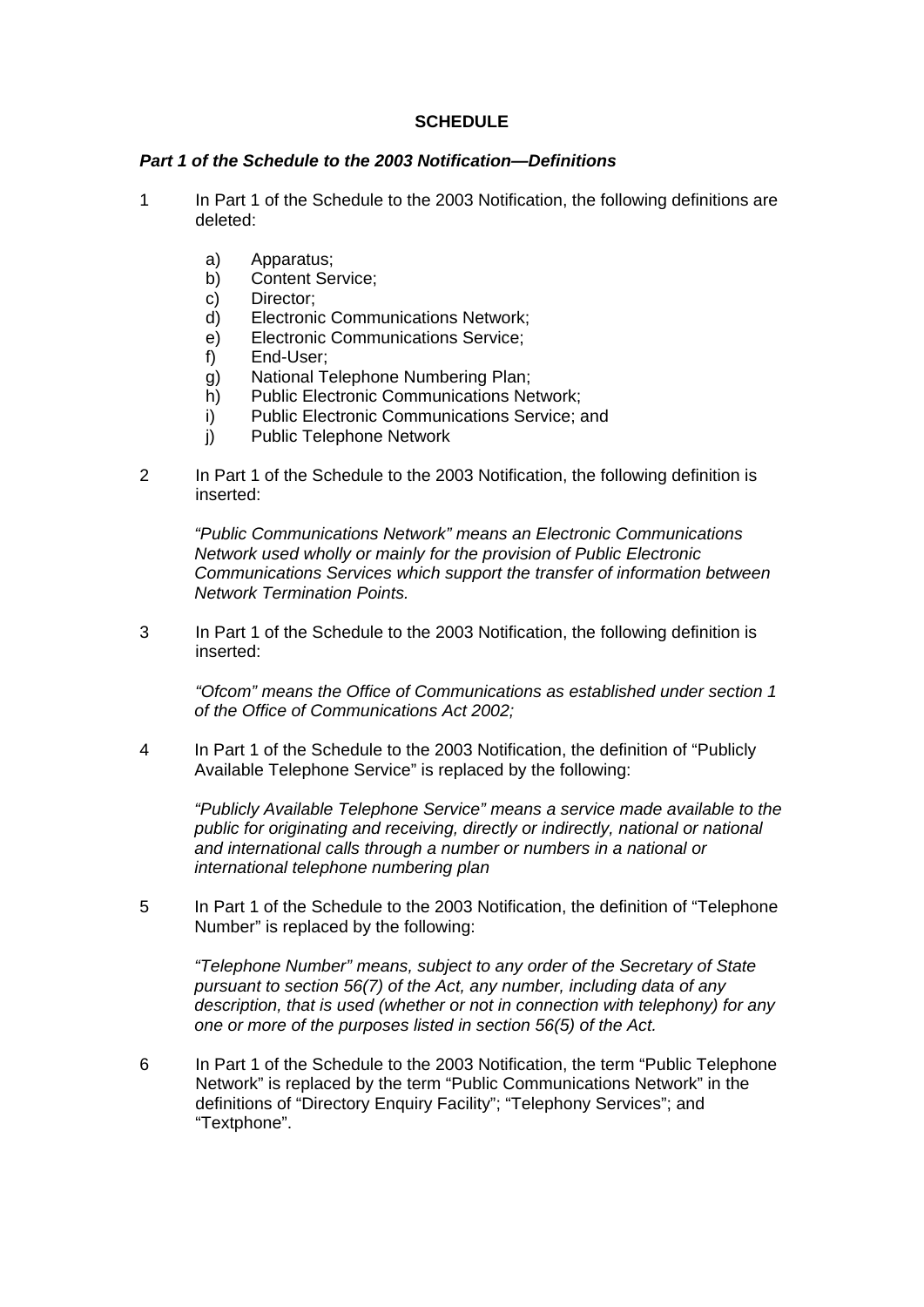- 7 In Part 1 of the Schedule to the 2003 Notification, the term "Director" is replaced by the term "Ofcom" in the definitions of "Emergency Organisation"; "General Condition"; and "Relay Service".
- 8 The term "Director" is replaced by the term "Ofcom" in all instances where it appears in Parts 2 and 3 of the Schedule to the 2003 Notification, namely:
	- in relation to BT, in Universal Service Conditions 1.2, 2.1, 2.2, 2.3, 2.5, 3.4, 3.5, 4.4, 6.2, 7.4, 8.2 and 8.3; and
	- in relation to Kingston, in Universal Service Conditions 1.2, 2.1, 2.2, 2.3, 2.5, 3.4, 3.5, 5.2, 6.2 and 6.3.

## *Universal Service Condition 1 (BT)*

- 9 Condition 1.1 of the Universal Services Conditions as they apply to BT is replaced by the following:
	- *1.1 At the reasonable request of any End-user, BT shall provide Telephony Services, including the ability to make and receive calls employing voice, facsimile and data communications, at data rates that are sufficient to permit functional internet access, to that End-user at any place in the UK except for the Hull Area, and BT shall ensure that its Electronic Communications Networks are installed, kept installed and run for those purposes.*

#### *Universal Service Condition 9 (BT)*

10 A new condition, condition 9 of the Universal Services Conditions as they apply to BT, is set and inserted as follows (including subheadings):

#### *Condition 9: Disposals*

- *9.1 Subject to paragraph 9.2, where BT proposes to make a disposal to another person of a substantial part or all of its local access network assets, it shall inform Ofcom no less than one month in advance of such disposal.*
- *9.2 Paragraph 9.1 does not apply where the proposed disposal is to a connected company (within the meaning given by section 1122(2) of the Corporation Tax Act 2010).*

#### *Universal Service Condition 1 (Kingston)*

- 11 Condition 1.1 of the Universal Services Conditions as they apply to Kingston is replaced by the following:
	- *1.1 At the reasonable request of any End-user, Kingston shall provide Telephony Services, including the ability to make and receive calls employing voice, facsimile and data communications, at data rates that are sufficient to permit functional internet access, to that End-user at any place in the Hull Area, and Kingston shall ensure that its Electronic Communications Networks are installed, kept installed and run for those purposes.*